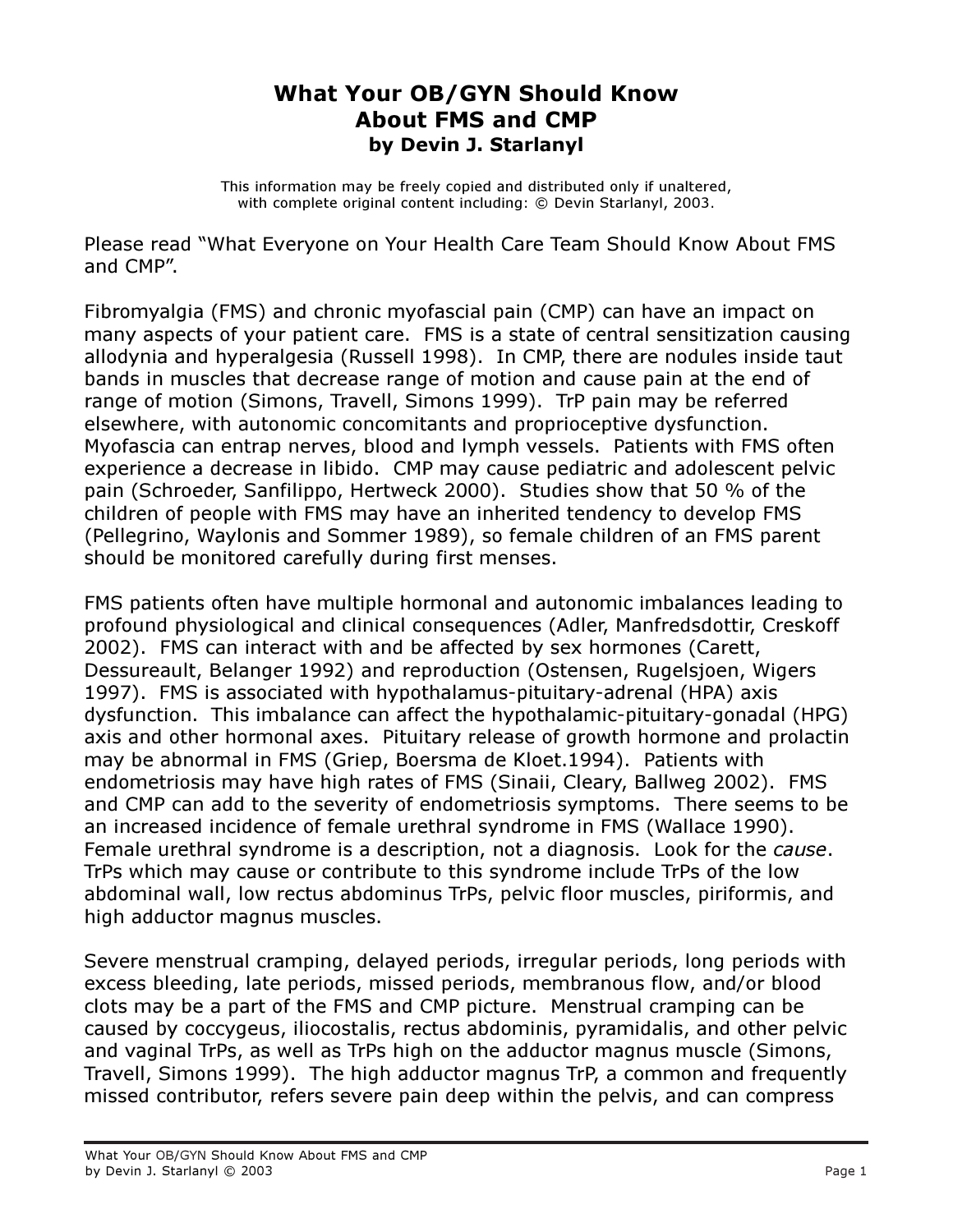femoral blood vessels. These TrPs are found about 3/4 of the way back from the front of the inner thigh and respond well to groin stretches. The referral zone can include the pubic bone, vagina, rectum, and bladder. In some patients, this pain only occurs during intercourse.

Fibrocystic breasts are often linked with FMS, but I believe that they may be due to TrPs. The smooth muscles around the ducts have motor endplates, so it is logical the TrPs may form here. Large pendulous breasts can aggravate and perpetuate TrPs and promote the common TrP perpetuating factor of head-forward, round shouldered posture. Mammography can be painful for women with both FMS and CMP. Myofascial TrPs generate the pain, and FMS amplifies it. Extra medication and massage before a mammogram, and an extra soft touch during it, may prevent pain that could further sensitize an already sensitized CNS.

## Dyspareunia

Dyspareunia may be caused by vaginal and pelvic floor TrPs. Abdominal and lowback TrPs may cause aching and cramps during intercourse. Sharp pain may be part of piriformis TrPs causing pudendal nerve entrapment. TrPs in any short lateral rotator muscle can cause piriformis syndrome, including nerve entrapment. These TrPs are often part of a conglomerate of hip and pelvis TrPs that aggravate each other. These TrPs refer to the sacroiliac region, spreading sideways across the buttock, over the hip, and to the upper 2/3 of the back of the thigh, in a composite pain referral pattern. Pain from these TrPs is usually increased by sitting, standing and walking. The sciatic radiation of pain from nerve entrapment can extend down the back of the leg to the sole of the foot. Even spreading the thighs apart can be painful. Compression can also cause buttock, inguinal, perineal, and posterior thigh pain and parathesias. Piriformis TrPs also may result in tightening or immobility of the sacroiliac, which causes further dysfunction. Pelvic floor TrPs refer pain to an oval area between the buttocks from the base of the sacroiliac triangle to the base of the tailbone. The obturator internus TrP pain pattern is more rounded, and there may be spillover pain in a V-shape down the back of the thigh. These TrPs may cause generalized symptoms such as dyspareunia, particularly during entry, as well as aching perineal pain. Specific muscles cause specific symptoms as well. For example, TrPs in the levator ani muscle refer pain to the perineum, vagina, coccygeal area, rectum, posterior pelvic floor, and low back. They can cause stress incontinence, loss of ability to empty the bladder thoroughly and low back pain, particularly in pregnancy. Post-coital rectal pain may be prevented by oral clonidine or inhaled salbutamol, but the TrPs should be treated as well.

TrPs in the ischiocavernosus muscle refer pain to the perineum and nearby urogenital structures. These TrPs can contribute to dyspareunia, particularly during entry, as well as an aching pain in the perineum. Often pain and pressure in the vaginal and perineal area responds well to internal work on the bulbospongiosus. A pelvic exam may activate these TrPs, but this can often be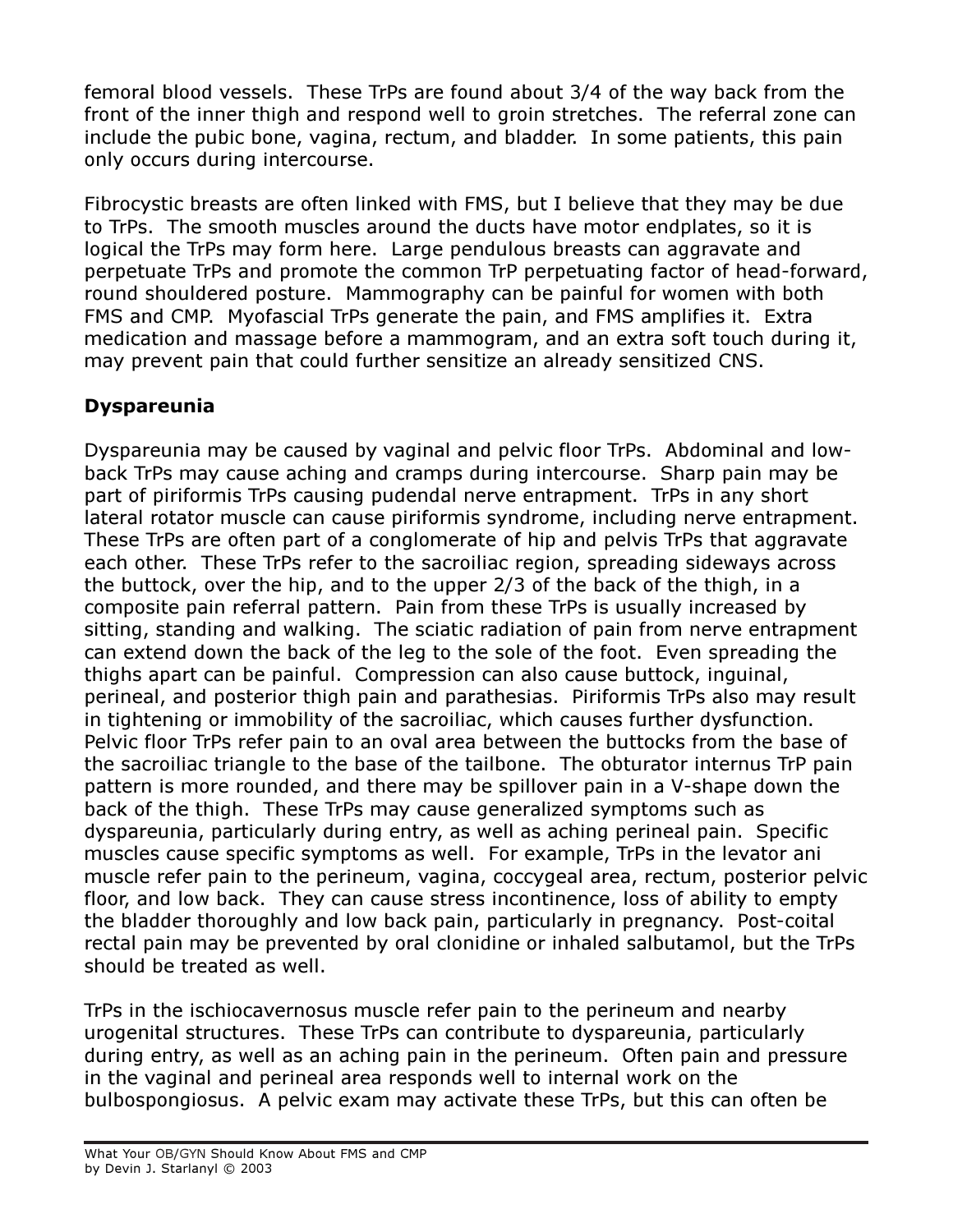avoided by use of topical anesthetic. These TrPs may respond to finger pressure, but the topical anesthetic is mandatory. Allow time for it to work. These TrPs may respond to groin stretches and craniosacral release, and to diazepam or similar medication taken before intercourse. For detailed information on specific pelvic floor and related TrPs including diagnoses and treatment, see volume II of the Trigger Point Manuals (Travell and Simons, 1992).

TrPs can cause vulvodynia so severe that intercourse is impossible, and the ability to sit (and work) may be severely curtailed. Vaginal TrP taut bands can often be felt during pelvic exam. Vaginismus may co-exist with TrPs in the pelvic area. Some women experience post-coital increase in leg and back pain due to activation of myofascial TrPs. Adequate treatment should avoid this. A daily home stretching program is very important. Some FMS patience experience post-coital weakness so severe they may be unable to rise from the bed to use the bathroom. They may also experience intense heat sensations.

TrPs in scar tissue produced by surgical incision are common, especially in the vaginal cuff following hysterectomy. Lessen the chance of surgical scar TrPs by injecting the incision area of the cuff as well as the outer layers of the initial incision with procaine immediately before surgery. Pelvic scar tissue TrPs can cause pain easily mistaken for menstrual cramps or bladder spasms.

Intercourse-induced headaches generally involve TrPs. This type of headache is usually localized at the occipital area, but it may be generalized. Coitus activates the TrPs. Latent TrPs are like time bombs waiting to go off, and they may do so right before or after orgasm. The TrPs need to be treated until they are *gone,* not just latent. A beta blocker may be helpful to prevent this headache. Adequate timing of medication is essential. Coitus may also cause sensory overload in FMS patients. This does not always involve pain but can include a heightened sensitivity to noise or light, or hyperarousal insomnia from racing adrenalin.

Chronic pelvic congestion can cause chronic pelvic pain. This may be hormonal but may have a circulatory component. S ome of the circulatory congestion may be due to myofascial entrapment. Hormone therapy acts upon venous receptors (Charles, 1995). TrP entrapment can be treated with myofascial release, myotherapy, or craniosacral release therapies. Anything that adds to the congestion of the pelvic area, such as an infection, can exacerbate the symptoms.

### Hormone Replacement Therapy (HRT)

It is important to find out exactly what the patient's hormone levels are. Other cells besides the ovaries are involved in estrogen generation. HRT is a mechanism for replacement of hormones to normal levels. It is critical to identify the correct levels of HRT replacement needed for each patient. Menopausal women experienced enhanced memory and learning capacity with estrogen replacement (Sherwin1997). This may be of importance for women with FMS cognitive deficits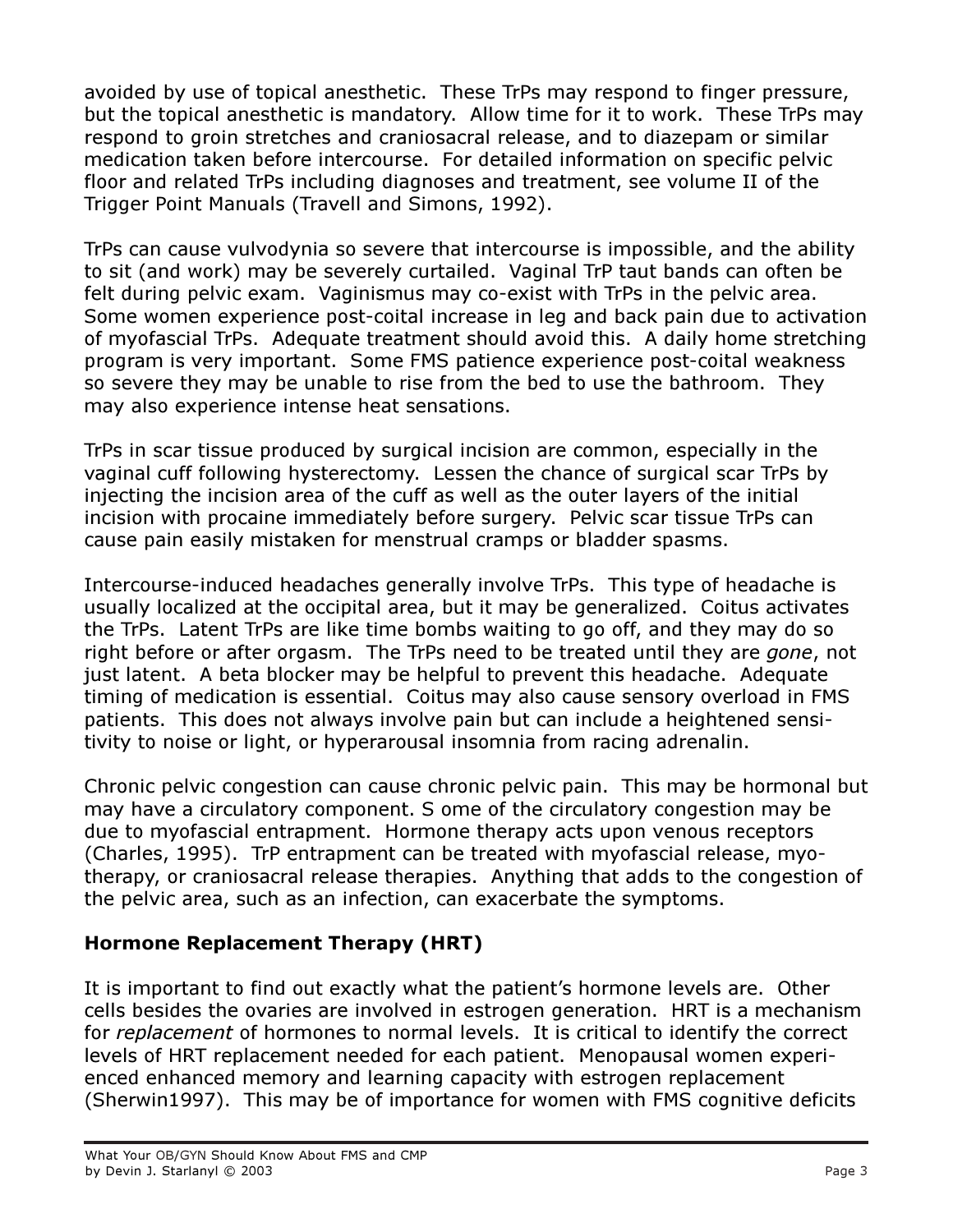(Starlanyl, Copeland 2001). Insulin resistance is a common perpetuating factor of FMS and CMP. Estrogens raise glucose levels and can add to the risk of developing insulin resistance. They boost sodium levels and may increase fluid retention. Estrogen lack has a significant effect on carbohydrate and lipid metabolism (Grumbach, Auchus 1999).

Malabsorption is common in FMS. Some women may be unable to absorb oral estrogen. A transdermal formula of 1.0 mg estriol, 0.25 mg estrione and 0.25 mg estradiol per 0.1 cc can be formulated by a compounding pharmacist. Progesterone transdermal cream can be applied separately to approximate normal hormone balance if needed, but progesterone may increase insulin resistance. Be cautious when changing medications. For example, a change to Estrace vaginal cream in one patient activated abdominal and other TrPs, causing crippling pain mimicking menstrual cramps, although the uterus and ovaries were gone. It took weeks to inactivate the TrPs.

Perimenopause, as well as menopause itself, can begin early for FMS patients, with amplified symptoms. Insomnia can be intensified by hot flashes. HRT may provide relief. Another therapeutical option is gabapentin (Guttuso, 2000), sometimes prescribed for the central sensitization of FMS. Patients experienced an average 87 percent reduction in the frequency of hot flashes. Some postmenopausal symptoms may be secondary to androgen deficiency. It is important to test free testosterone. When there is low circulating bioavailable testosterone, adequate replacement may relieve the symptoms (Davis,1999). In a study of women who had symptoms that responded to estrogen but then returned, the patients responded to testosterone (Sarrel, 2000).

#### Menstruation

Some women find that the FMS symptoms worsen dramatically during menses. There may be changes in the pattern of pain and other FMS symptoms (Anderberg, Marteinsdottir, Hallman et al. 1998). There may be irregular blood flow, cramping, membraneous discharge (often with blood clots), and/or extreme blood flow. Vaginal discharge, sometimes with itch, is common. So is mittelschmerz. One study showed a greater number of FMS tender points after menstruation than during menstruation, but not in users of oral contraceptives (Hapidou, Rollman 1998).

Painful menstrual periods should never be considered something to be endured. There may be perpetuating factors such as endocrine imbalance or contributing myofascial TrPs that can be remedied. Patients have had hysterectomies because menstrual pain was unbearable and dramatically interfered with function. Often the ovaries were left, but in many cases were removed later to balance hormonal swings and prevent mittelschmirtz and/or hormone-activated migraines.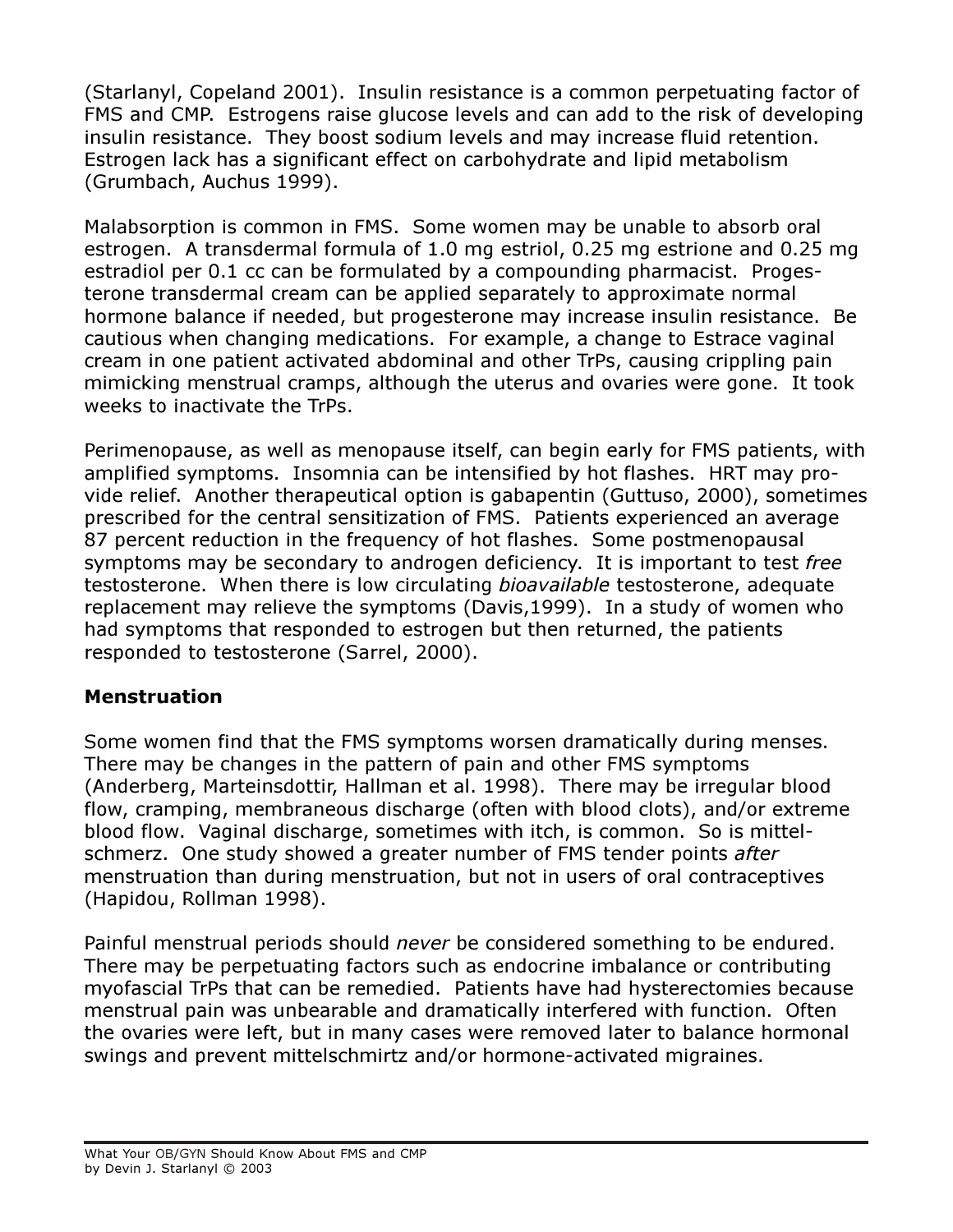# Infertility

Any chronic pain condition can result in failure to ovulate (Berga 1998). Excess hyaluronic acid has been found in patients with FMS (Yaron, Buskila, Shirazi et al. 1997). This may affect fertility. One study suggests a hyaluronidase inhibitor for contraception (Reddy, Joyce, Zaneveld 1980). Check for hypometabolism and thyroid resistance, which will not show up on standard thyroid panels (Lowe, 2000). Topical or oral T3 may be of use if hypothyroid symptoms are present (Starlanyl, Jeffrey, Roentsch, et al. 2001-2002).

Obesity may decrease fertility and increase insulin resistance (Crosignani, Vegetti, Columbo et al. 2002). Infertility may be enhanced by an anteriorly rotated pelvis, often due to myofascial TrPs. Exposure to bright light may be a useful treatment for infertility if there is abnormal melatonin metabolism (Partonen,1999). Guaifenesin therapy, which some of us have found useful for FMS, has been used to treat infertility. It thins cervical secretions, making it easier for the sperm to penetrate the egg (Check, Adelson and Wu, 1982). Guaifenesin therapy must proceed carefully, because each person with FMS has a personal best dosage. An incorrect dosage can increase FMS symptoms, as can treatment without proper diet in cases of co-existing insulin resistance, reactive hypoglycemia or metabolic syndrome (Starlanyl, Copeland 2001).

### **Pregnancy**

Most medications for FMS and CMP are not safe for pregnant or lactating women. Perpetuating factors for FMS and TrPs must be identified and controlled as much as possible to reduce symptoms. Some patients have reported that propranolol helped control pain. Explore non-medicinal pain and stress control options, such as bodywork, mindwork, and life style changes such as attention to diet, sleep habits, exercise and stretching routine. Smoking is a huge perpetuating factor, and should be avoided. Some women have reported partial remission of FMS symptoms during pregnancy, but symptom flare after birth. TrPs can worsen during pregnancy. Pregnancy-induced hypertension may be caused by insulin resistance (Innes,Wimsatt 1999).

More than twenty FMS patients have reported 10-month gestations. All delivered healthy infants. This may be related to FMS biochemical irregularities, or even to TrP-induced contracture of muscles. Relaxin may be involved. Women with hips locked in flexion due to TrPs are more likely to have trouble delivering. Ripening of the cervix requires loosening of collagen through changes in ground substance (Calder 1994), and FMS and CMP can alter ground substance (Starlanyl, Copeland 2001). FMS patients may require pain medication earlier than healthy women, and may also require induced labor. Myofascial pain may exceed analgesia provided by an epidural. TrP injections may be required for complete analgesia during labor (Tsen, Camann 1997) and may prevent or minimize postpartum TrPs.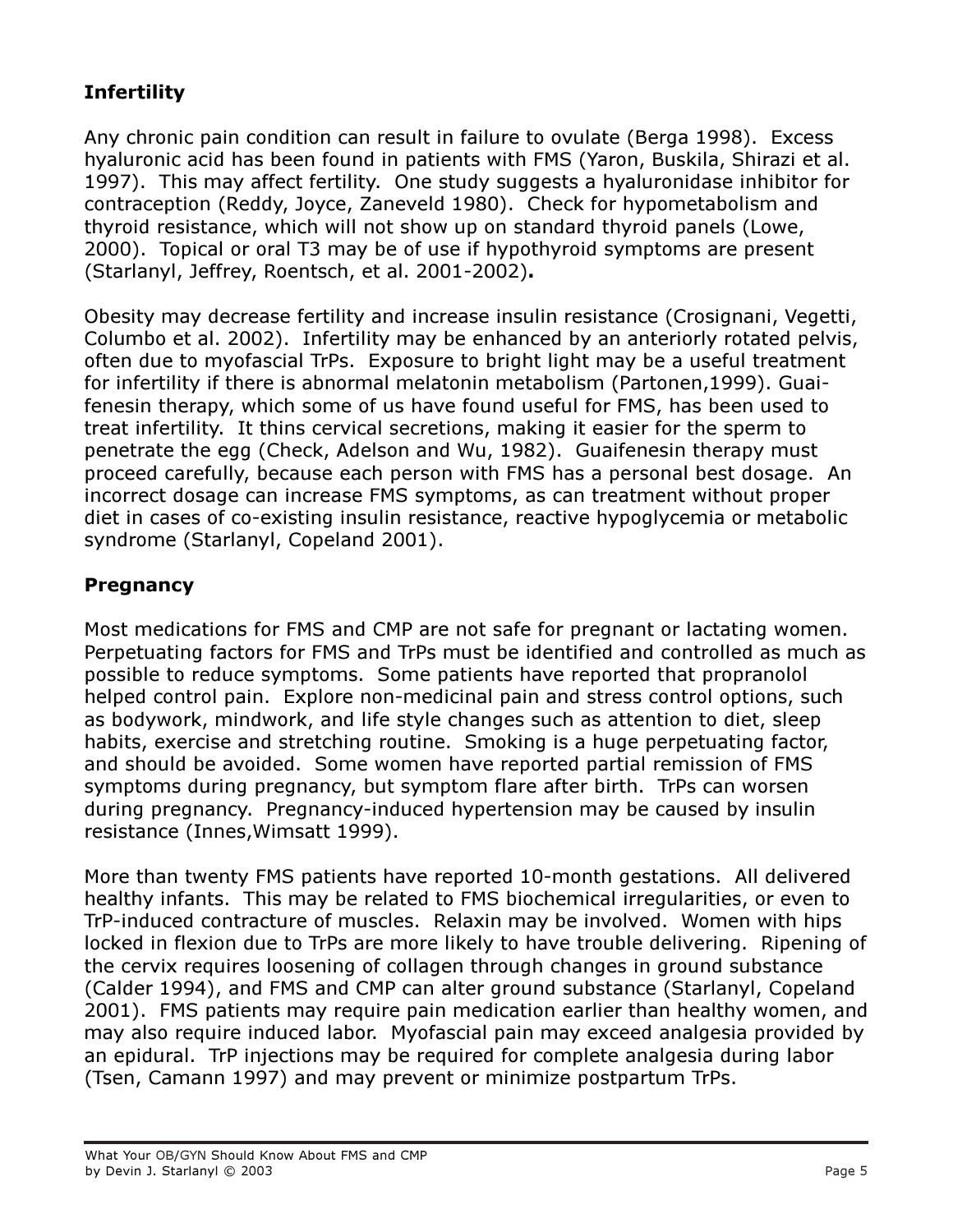#### References

Adler GK, Manfredsdottir VF, Creskoff FW. 2002. Neuroendocrine abnormalities in fibromyalgia. Curr Headache Rep 6(4):289-98.

Anderberg UM, Marteinsdottir I, Hallman J et al. 1998. Variablility in cyclicity affects pain and other symptoms in female fibromyalgia syndrome patients. J Musculoskel Pain 6(4):5-22.

Berga SL. 1998. Hypothalamus pituitary gonadal axis: stress induced gonadal compromise. J Musculoskel Pain 6(3):61-70.

Borg-Stein J. 2002. Management of peripheral pain generators in fibromyalgia. 2002. Rheum Dis Clin North Am 28(2):305-17.

Butkevich IP, Vershinina EA. 2003. Maternal stress differently alters nociceptive behaviors in the formalin test in adult female and male rats. Brain Res 961(1):159-65.

Calder AA. 1994. Prostaglandins and biological control of cervical function. Aust N Z Obstet Gynaecol 34(3):347-51.

Carrett S, Dessureault M, Belanger A. 1992. Fibromyalgia and sex hormones. J Rheumatol 19(5):831.

Charles, G. 1995. [Congestive pelvic syndromes]. Rev Fr Gynecol Obstet 90(2):84-90. [French]

Check JH, Adelson HG, Wu CH. 1982. Improvement of cervical factor with guaifenesin. Fertil Steril 37(5):707–708.

Crosignani PG, Vegetti W, Columbo M. et al. 2002. Resumption of fertility with diet in overweight women. Reprod Biomed Online 5(1):60-4.

Davis SR. 1999. Androgen treatment in women. Med J Aust 170(11):545-9.

Griep EN, Boersma JW, de Kloet ER.1994. Pituitary release of growth hormone and prolactin in the primary fibromyalgia syndrome. *J Rheumatol* 21(11):2125-2130.

Grumbach MM, RJ Auchus. 1999. Estrogen: consequences and implications of human mutations in synthesis and action. Clin Endocrinol Metab 84(12):4677-94.

Guttuso Jr. TJ. 2000. Gabapentin's effects on hot flashes and hypothermia. Neurology 54(11):2161-2163.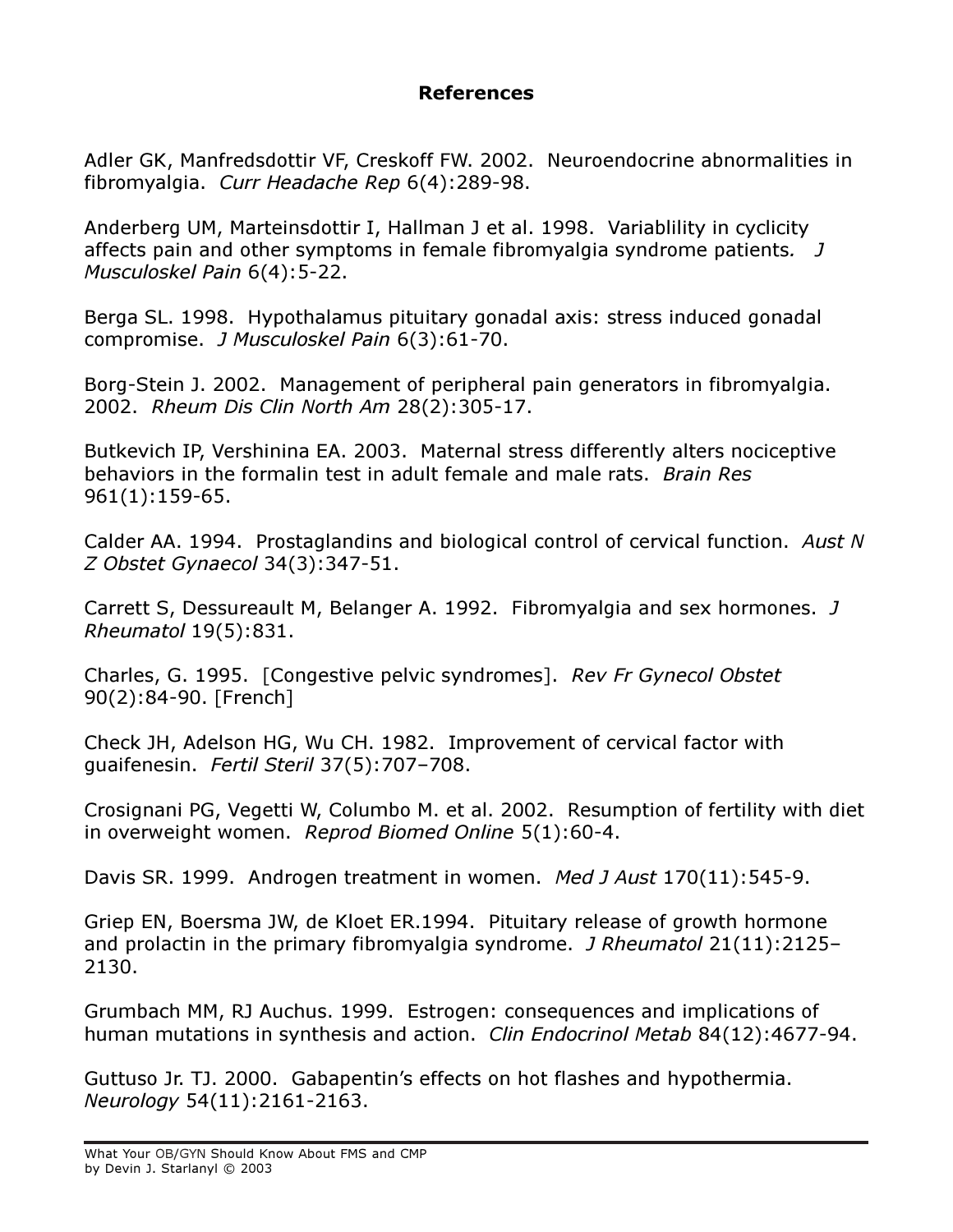Hapidou EG, GB. 1998. Menstrual cycle modulation of tender points. Pain 77(2):151-61.

Innes KE, Wimsatt JH. 1999. Pregnancy-induced hypertension and insulin resistance: evidence for a connection. Acta Obstet Gynecol Scand 78(4):263-84.

Lowe J. 2000. The Metabolic Treatment of Fibromyalgia. Boulder, CO: McDowell Publishing Company.

Ostensen M, Rugelsjoen A, Wigers SH. 1997. The effect of reproductive events and alterations of sex hormone levels on the symptoms of fibromyalgia. Scand J Rheumatol 26(5):355–360.

Partonen T. 1999. Melatonin-dependent infertility. Med Hypotheses 52(3):269-70.

Pellegrino M, Waylonis GW, Sommer A. 1989. Familial occurrence of primary fibromyalgia. Arch Phys Med Rehab 70(1):61–63.

Reddy JM, Joyce C, Zaneveld LJ. 1980. Role of hyaluronidase in fertilization: the antifertility activity of mycrisin, a nontoxic hyaluronidase inhibitor. J Androl 1(1):28-32.

Russell IJ. 1998. Advances in fibromyalgia: possible role for central neurochemicals. Am J Med Sci 315(6):377-384.

Sarrel PM. 2000. Effects of hormone replacement therapy on sexual psychophysiology and behavior in postmenopause. J Womens Health Gend Based Med 9(Suppl 1):S25-32.

Schroeder B, Sanfilippo JS, Hertweck SP. 2000. Musculoskeletal pelvic pain in a pediatric and adolescent gynocology practice. J Pediatr Adolesc Gynecol 13 (2):90.

Sherwin BB. 1997. Estrogen's effects on cognition in menopausal women. Neurology 48(5 Suppl 7):A21-6.

Sinaii N, Cleary SD, Ballweg ML. 2002. High rates of autoimmune and endocrine disorders, fibromyalgia, chronic fatigue syndrome and atopic diseases among women with endometriosis: a survey analysis. Hum Reprod 17(10):2715-24.

Simons DG, Travell JG, and Simons LS. 1999. Travell and Simons' Myofascial Pain and Dysfunction: the Trigger Point Manual: Vol I, ed 2. Baltimore: Williams and Wilkins.

Starlanyl DJ, Jeffrey JL, Roentsch G et al. 2001-2002. The effect of transdermal T3 (3,3',5-triiodothyronine) on geloid masses found in patients with both